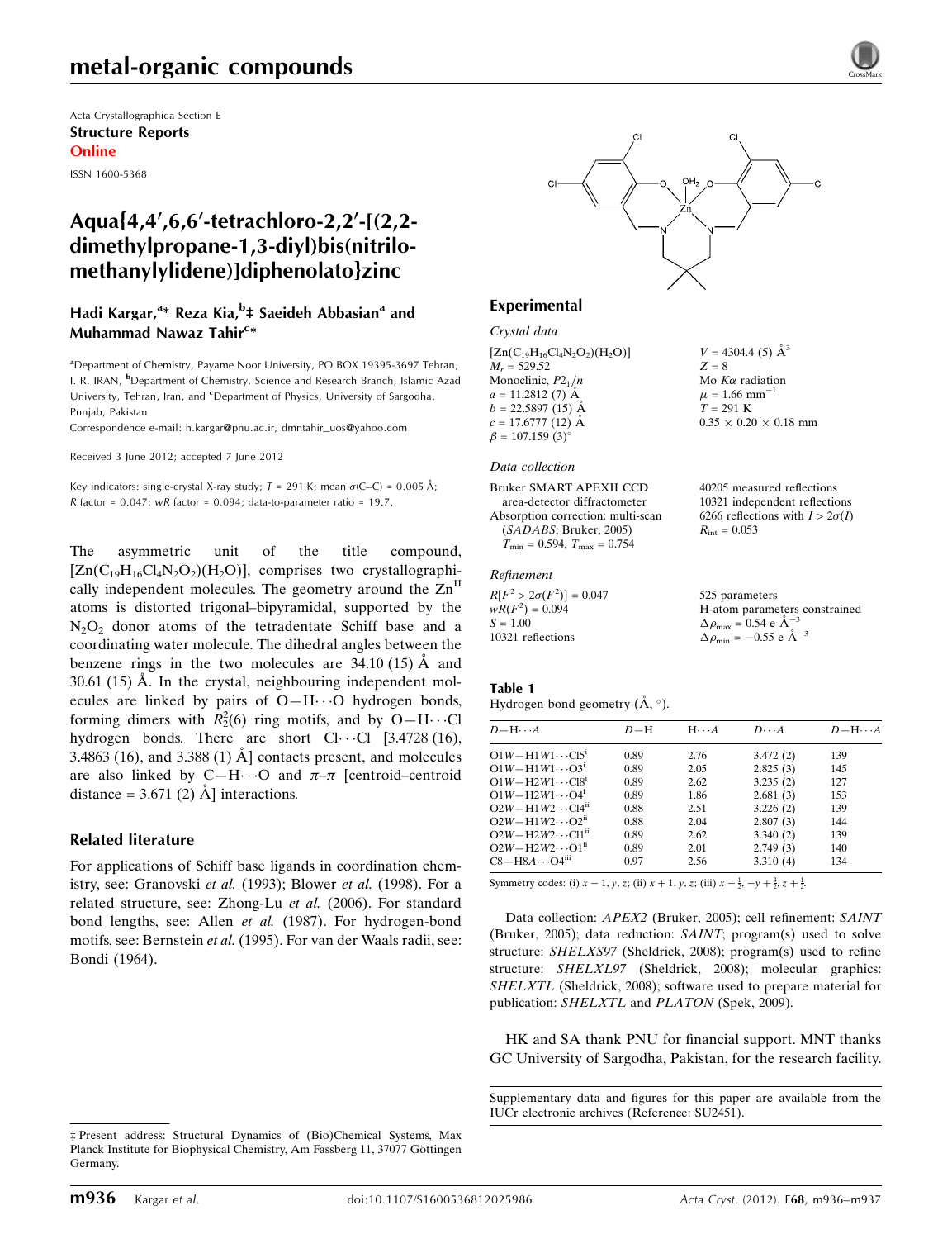# References

- [Allen, F. H., Kennard, O., Watson, D. G., Brammer, L., Orpen, A. G. & Taylor,](http://scripts.iucr.org/cgi-bin/cr.cgi?rm=pdfbb&cnor=su2451&bbid=BB1) R. (1987). [J. Chem. Soc. Perkin Trans. 2](http://scripts.iucr.org/cgi-bin/cr.cgi?rm=pdfbb&cnor=su2451&bbid=BB1), pp. S1–19.
- [Bernstein, J., Davis, R. E., Shimoni, L. & Chang, N.-L. \(1995\).](http://scripts.iucr.org/cgi-bin/cr.cgi?rm=pdfbb&cnor=su2451&bbid=BB2) Angew. Chem. [Int. Ed. Engl.](http://scripts.iucr.org/cgi-bin/cr.cgi?rm=pdfbb&cnor=su2451&bbid=BB2) 34, 1555–1573.
- Blower, P. J. (1998). [Transition Met. Chem.](http://scripts.iucr.org/cgi-bin/cr.cgi?rm=pdfbb&cnor=su2451&bbid=BB3), 23, 109–112.
- [Bondi, A. \(1964\).](http://scripts.iucr.org/cgi-bin/cr.cgi?rm=pdfbb&cnor=su2451&bbid=BB4) J. Phys. Chem. 68, 441-452.
- Bruker (2005). APEX2, SAINT and SADABS[. Bruker AXS Inc., Madison,](http://scripts.iucr.org/cgi-bin/cr.cgi?rm=pdfbb&cnor=su2451&bbid=BB5) [Wisconsin, USA.](http://scripts.iucr.org/cgi-bin/cr.cgi?rm=pdfbb&cnor=su2451&bbid=BB5)
- [Granovski, A. D., Nivorozhkin, A. L. & Minkin, V. I. \(1993\).](http://scripts.iucr.org/cgi-bin/cr.cgi?rm=pdfbb&cnor=su2451&bbid=BB6) Coord. Chem. Rev. 126[, 1–69.](http://scripts.iucr.org/cgi-bin/cr.cgi?rm=pdfbb&cnor=su2451&bbid=BB6)
- [Sheldrick, G. M. \(2008\).](http://scripts.iucr.org/cgi-bin/cr.cgi?rm=pdfbb&cnor=su2451&bbid=BB7) Acta Cryst. A64, 112–122.
- [Spek, A. L. \(2009\).](http://scripts.iucr.org/cgi-bin/cr.cgi?rm=pdfbb&cnor=su2451&bbid=BB8) Acta Cryst. D65, 148–155.
- [Zhong-Lu, Y., Xiao, H., Jia, W. & Jing-Yun, C. \(2006\).](http://scripts.iucr.org/cgi-bin/cr.cgi?rm=pdfbb&cnor=su2451&bbid=BB9) Jiegou Huaxue (Chin. J. [Struct. Chem.\)](http://scripts.iucr.org/cgi-bin/cr.cgi?rm=pdfbb&cnor=su2451&bbid=BB9) 25, 1043–1047.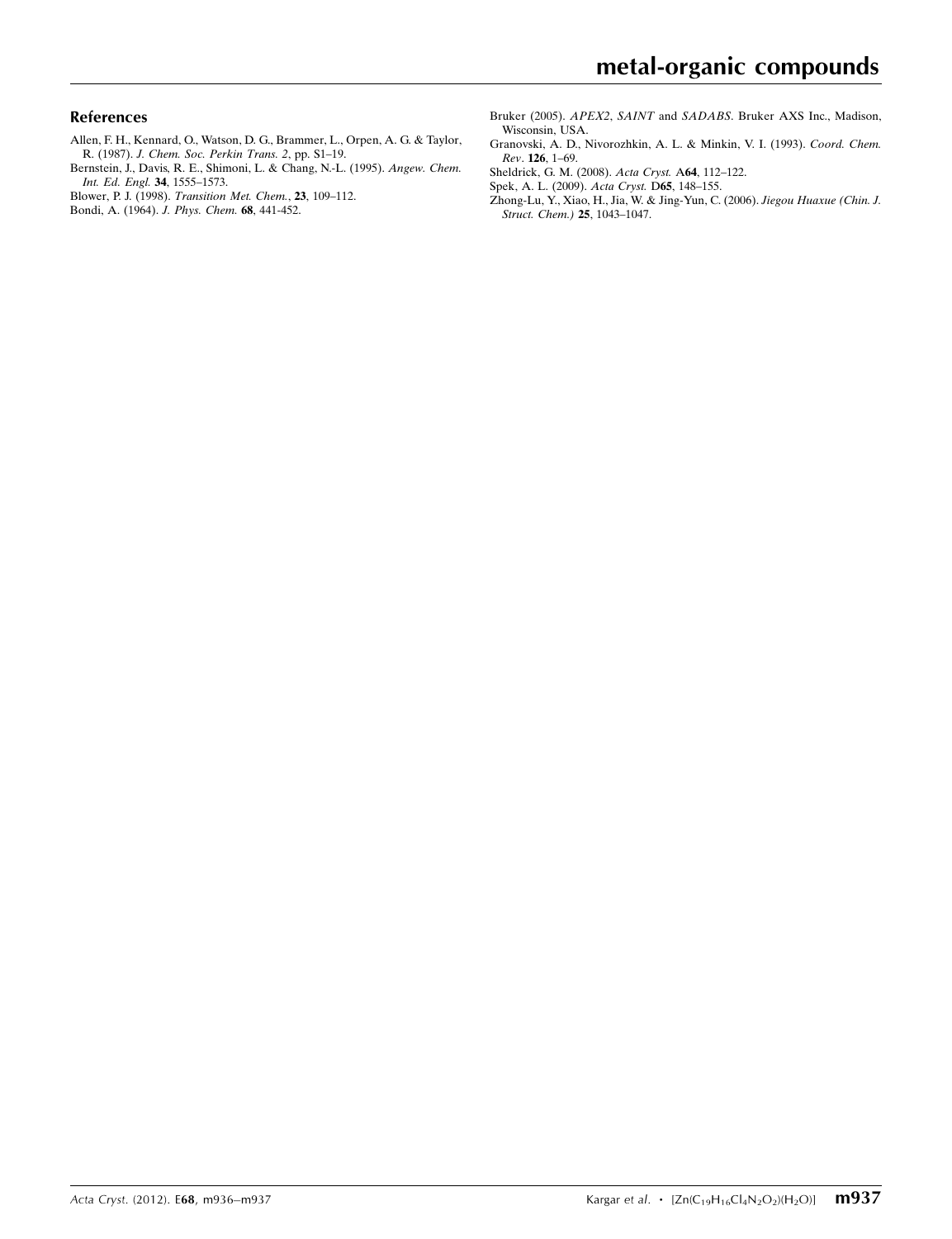# **supporting information**

*Acta Cryst.* (2012). E**68**, m936–m937 [doi:10.1107/S1600536812025986]

# **Aqua{4,4′,6,6′-tetrachloro-2,2′-[(2,2-dimethylpropane-1,3-diyl)bis(nitrilomethanylylidene)]diphenolato}zinc**

# **Hadi Kargar, Reza Kia, Saeideh Abbasian and Muhammad Nawaz Tahir**

# **S1. Comment**

Schiff base complexes are one of the most important stereochemical models in transition metal coordination chemistry, with their ease of preparation and structural variations (Granovski *et al.*, 1993; Blower *et al.*, (1998).

The asymmetric unit of the title compound, Fig. 1, comprises two crystallographically independent molecules. The bond lengths (Allen *et al.*, 1987) and angles are within the normal ranges and are comparable to those found for a related structure (Zhong-Lu *et al.* 2006). The geometry around the  $Zn<sup>II</sup>$  atom is a distorted trigonal-bipyramide which is supported by the  $N_2O_2$  donor atoms of the coordinated Schiff base and a coordinated water molecule. The dihedral angles between the benzene rings are 34.10 (15) Å [C1-C6/C14-C19] and 30.61 (15) Å [C20-C25/C33-C38].

In the crystal, neighbouring independent molecules are linked by pairs of O—H···O hydrogen bonds forming dimers with  $R^2_2(6)$  ring motifs (Bernstein *et al.*, 1995), and by O-H···Cl hydrogen bonds (Table 1 and Fig. 2). Short Cl···Cl  $[C12\cdots C16^{iv} = 3.4728 \ (16) \AA, (iv) \ x-1/2, -y+3/2, z+1/2; C14\cdots C17^{v} = 3.4863 \ (16) \AA, (v) -x+1/2, y-1/2, -z+3/2; C16\cdots C18^{vi} =$ 3.388 (1)Å, (vi) -x+5/2, y-1/2, -z+3/2] contacts are present in the crystal structure (Fig. 3); they are shorter than the sum of the van der Waals radii of Cl atoms [3.50 Å; Bondi, 1964]. The crystal structure is further stabilized C—H···O (Table 1) and *π*···*π* interactions [*Cg*1···*Cg*2i = 3.671 (2)Å, (i) x-1, y, z; *Cg*1 and *Cg*2 are the centroids of the C14–C19 and C20– C25 benzene rings, respectively].

# **S2. Experimental**

The title compound was synthesized by adding 3,5-dichloro-salicylaldehyde-2,2-dimethyl-1,3- propanediamine (2 mmol) to a solution of  $Zn(OAc)$ . 2H<sub>2</sub>O (2.1 mmol) in ethanol (30 ml). The mixture was refluxed with stirring for half an hour. The resultant solution was filtered. Light-green single crystals of the title compound, suitable for *X*-ray structure determination, were recrystallized from ethanol by slow evaporation of the solvents at room temperature over several days.

# **S3. Refinement**

The H atoms of the water molecules were located in a difference Fourier map and were constrained to ride on the parent O atoms, with  $U_{iso}(H) = 1.5U_{eq}(O)$ . The C-bound H-atoms were included in calculated positions and treated as riding atoms: C-H = 0.93, 0.96 and 0.97 Å for CH, CH<sub>3</sub> and CH<sub>2</sub> H-atoms, respectively, with  $U_{iso}(H) = k \times U_{eq}(parent C-atom)$ , where  $k = 1.5$  for CH<sub>3</sub> H-atoms and  $= 1.2$  for other H-atoms.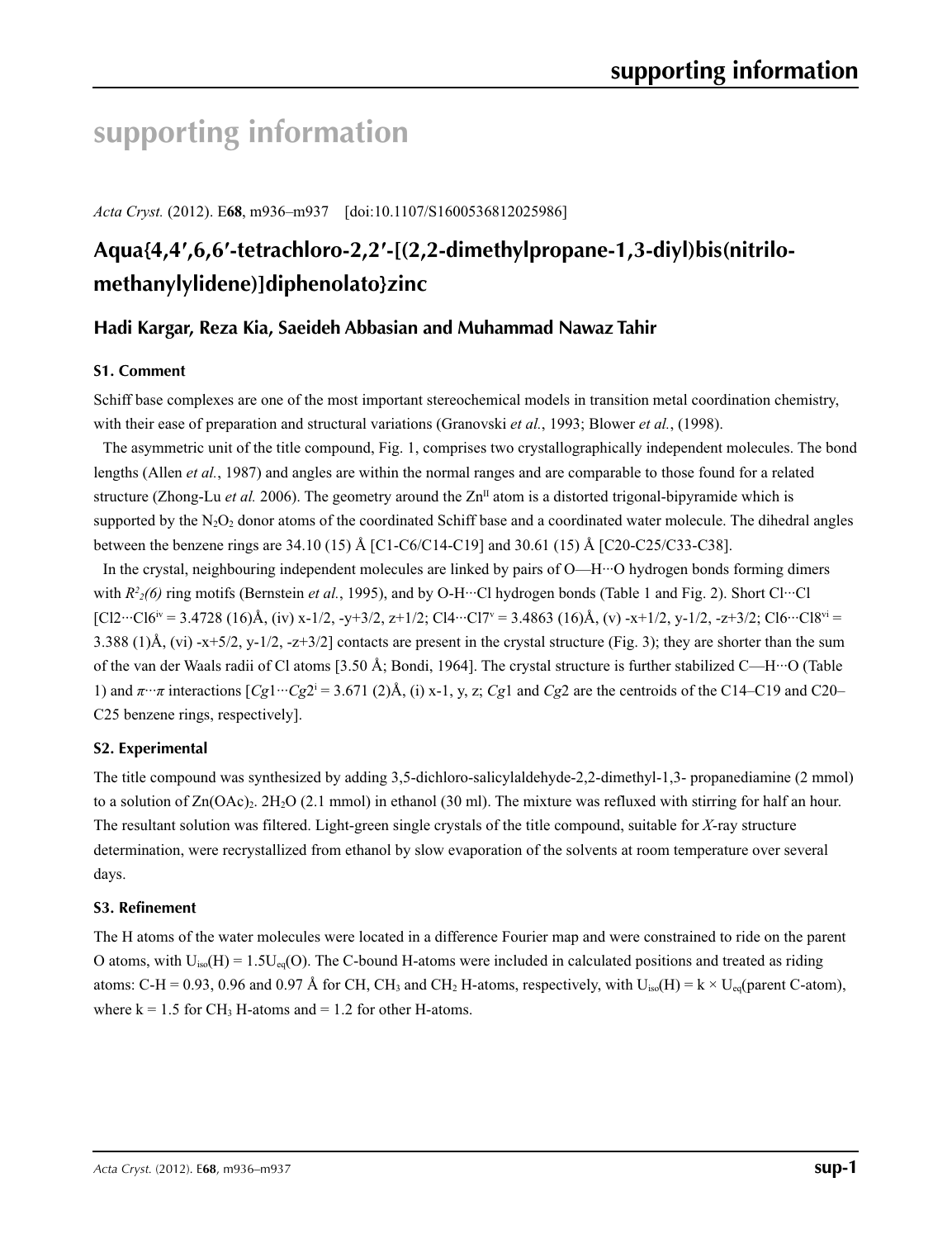

# **Figure 1**

The molecular structure of the title compound, showing 40% probability displacement ellipsoids and the atom numbering. The C-bound H atoms have been omitted for clarity.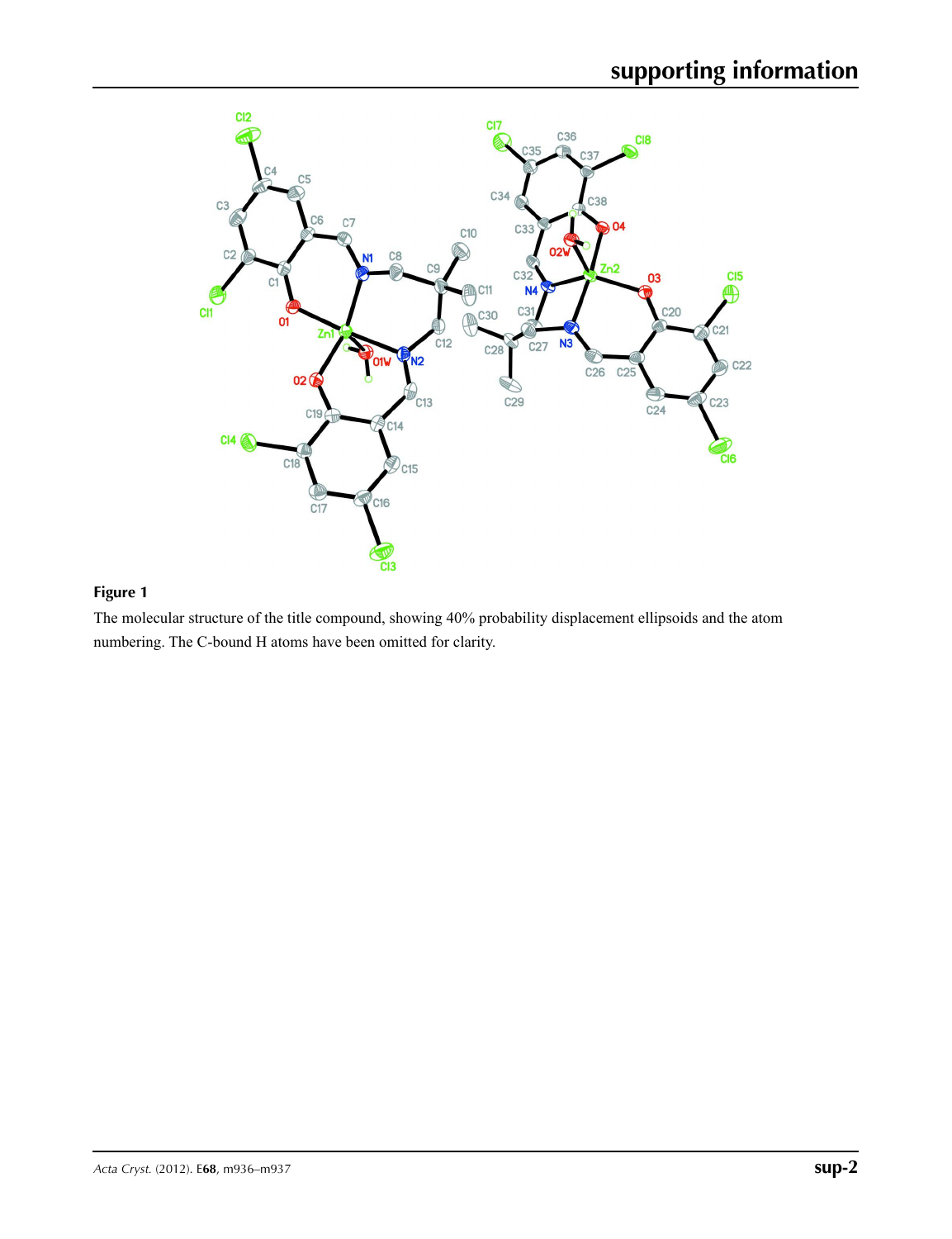

# **Figure 2**

The crystal packing of the title compound viewed down the *a*-axis, showing linking of individual dimers formed *via* O— H···O hydrogen bonds (dashed lines). The hydrogen atoms not involved in these interactions have been omitted for clarity.



# **Figure 3**

The packing diagram of the title compound viewed down the *c*-axis, showing the Cl···Cl interactions (dashed lines). The hydrogen atoms have been omitted for clarity.

# **Aqua{4,4′,6,6′-tetrachloro-2,2′-[(2,2-dimethylpropane-1,3- diyl)bis(nitrilomethanylylidene)]diphenolato}zinc**

| Crystal data                         |                                    |
|--------------------------------------|------------------------------------|
| $[Zn(C_{19}H_{16}Cl_4N_2O_2)(H_2O)]$ | $c = 17.6777(12)$ Å                |
| $M_r = 529.52$                       | $\beta$ = 107.159 (3) <sup>o</sup> |
| Monoclinic, $P2_1/n$                 | $V = 4304.4$ (5) Å <sup>3</sup>    |
| Hall symbol: -P 2yn                  | $Z = 8$                            |
| $a = 11.2812(7)$ Å                   | $F(000) = 2144$                    |
| $b = 22.5897(15)$ Å                  | $D_x = 1.634$ Mg m <sup>-3</sup>   |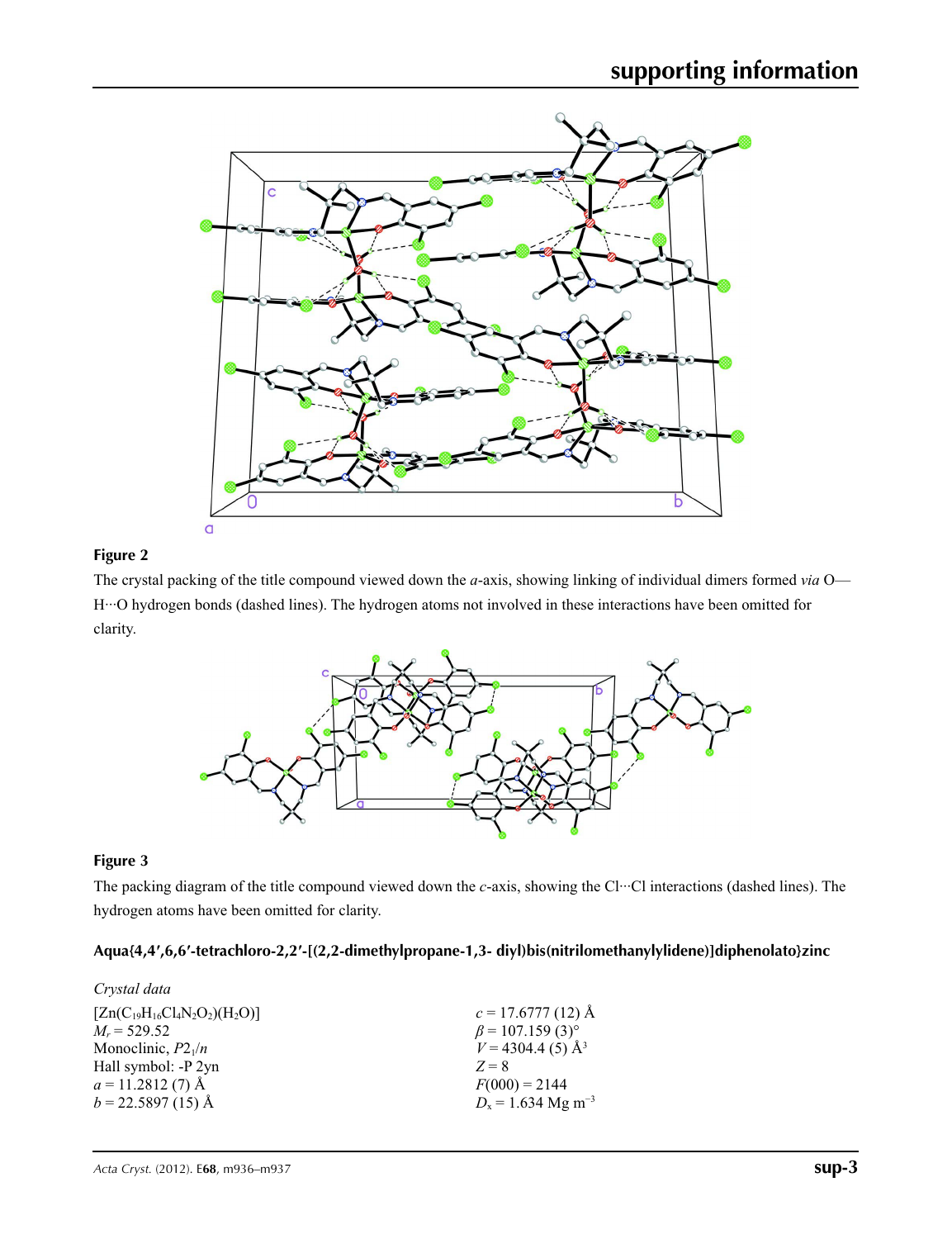Mo *Kα* radiation,  $\lambda = 0.71073$  Å Cell parameters from 3535 reflections  $\theta = 2.5 - 27.5^{\circ}$  $\mu$  = 1.66 mm<sup>-1</sup>

*Data collection*

Bruker SMART APEXII CCD area-detector diffractometer Radiation source: fine-focus sealed tube Graphite monochromator *φ* and *ω* scans Absorption correction: multi-scan (*SADABS*; Bruker, 2005)  $T_{\text{min}} = 0.594, T_{\text{max}} = 0.754$ 

*Refinement*

| Refinement on $F^2$<br>Least-squares matrix: full | Secondary atom site location: difference Fourier<br>map |
|---------------------------------------------------|---------------------------------------------------------|
| $R[F^2 > 2\sigma(F^2)] = 0.047$                   | Hydrogen site location: inferred from                   |
| $wR(F^2) = 0.094$                                 | neighbouring sites                                      |
| $S = 1.00$                                        | H-atom parameters constrained                           |
| 10321 reflections                                 | $w = 1/[\sigma^2(F_0^2) + (0.0289P)^2 + 2.1802P]$       |
| 525 parameters                                    | where $P = (F_0^2 + 2F_c^2)/3$                          |
| 0 restraints                                      | $(\Delta/\sigma)_{\text{max}} = 0.001$                  |
| Primary atom site location: structure-invariant   | $\Delta \rho_{\text{max}} = 0.54 \text{ e A}^{-3}$      |
| direct methods                                    | $\Delta\rho_{\rm min} = -0.55$ e $\rm \AA^{-3}$         |

*T* = 291 K Block, light-green  $0.35 \times 0.20 \times 0.18$  mm

 $R_{\text{int}} = 0.053$ 

 $h = -14 \rightarrow 14$  $k = -27 \rightarrow 29$ *l* = −13→23

40205 measured reflections 10321 independent reflections 6266 reflections with  $I > 2\sigma(I)$ 

 $\theta_{\text{max}} = 28.0^{\circ}, \theta_{\text{min}} = 1.8^{\circ}$ 

## *Special details*

**Geometry**. All esds (except the esd in the dihedral angle between two l.s. planes) are estimated using the full covariance matrix. The cell esds are taken into account individually in the estimation of esds in distances, angles and torsion angles; correlations between esds in cell parameters are only used when they are defined by crystal symmetry. An approximate (isotropic) treatment of cell esds is used for estimating esds involving l.s. planes.

**Refinement**. Refinement of  $F^2$  against ALL reflections. The weighted R-factor wR and goodness of fit S are based on  $F^2$ , conventional R-factors R are based on F, with F set to zero for negative  $F^2$ . The threshold expression of  $F^2 > 2 \text{sigma}(F^2)$  is used only for calculating R-factors(gt) etc. and is not relevant to the choice of reflections for refinement. R-factors based on  $F<sup>2</sup>$  are statistically about twice as large as those based on F, and R- factors based on ALL data will be even larger.

*Fractional atomic coordinates and isotropic or equivalent isotropic displacement parameters (Å<sup>2</sup>)* 

|                  | $\mathcal{X}$ |             | z           | $U_{\rm iso}*/U_{\rm eq}$ |  |
|------------------|---------------|-------------|-------------|---------------------------|--|
| C <sub>1</sub>   | 0.1705(3)     | 0.87606(14) | 0.92060(17) | 0.0355(7)                 |  |
| C <sub>2</sub>   | 0.0832(3)     | 0.92301(15) | 0.90671(18) | 0.0437(8)                 |  |
| C <sub>3</sub>   | 0.1138(3)     | 0.97980(16) | 0.93028(19) | 0.0537(10)                |  |
| H <sub>3</sub>   | 0.0532        | 1.0091      | 0.9192      | $0.064*$                  |  |
| C <sub>4</sub>   | 0.2353(4)     | 0.99363(14) | 0.97075(19) | 0.0506(9)                 |  |
| C <sub>5</sub>   | 0.3224(3)     | 0.95054(15) | 0.98837(19) | 0.0480(9)                 |  |
| H <sub>5</sub>   | 0.4034        | 0.9601      | 1.0170      | $0.058*$                  |  |
| C <sub>6</sub>   | 0.2935(3)     | 0.89209(14) | 0.96451(17) | 0.0372(8)                 |  |
| C7               | 0.3924(3)     | 0.84976(15) | 0.99221(17) | 0.0391(8)                 |  |
| H7               | 0.4661        | 0.8643      | 1.0263      | $0.047*$                  |  |
| C8               | 0.4941(3)     | 0.75817(14) | 1.02127(18) | 0.0415(8)                 |  |
| H <sub>8</sub> A | 0.4612        | 0.7280      | 1.0485      | $0.050*$                  |  |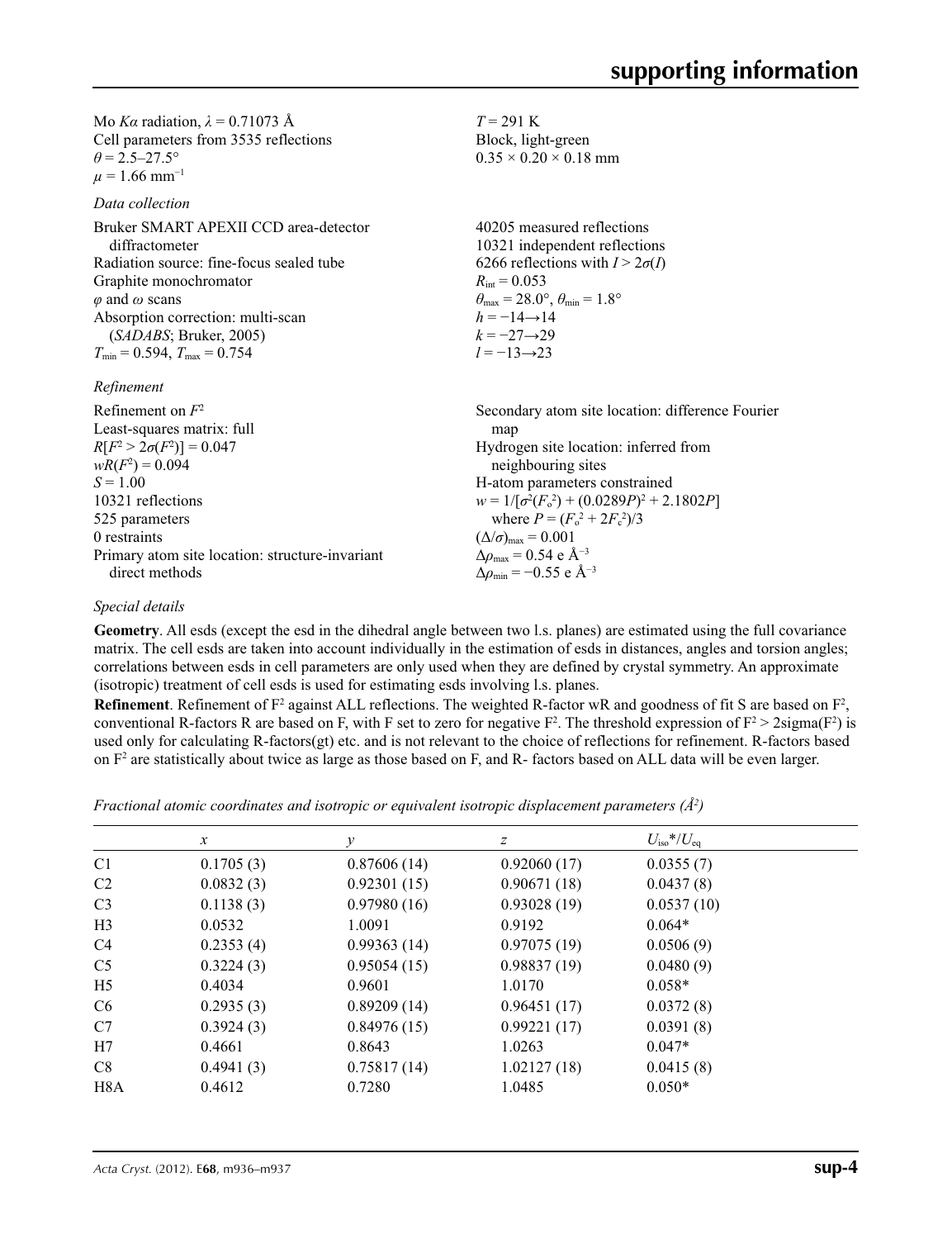| H8B               | 0.5496    | 0.7828      | 1.0613      | $0.050*$   |
|-------------------|-----------|-------------|-------------|------------|
| C9                | 0.5697(3) | 0.72769(14) | 0.97352(18) | 0.0382(8)  |
| C10               | 0.6560(3) | 0.77180(17) | 0.9508(2)   | 0.0583(10) |
| H10A              | 0.7135    | 0.7875      | 0.9980      | $0.087*$   |
| H10B              | 0.6078    | 0.8035      | 0.9207      | $0.087*$   |
| H10C              | 0.7008    | 0.7521      | 0.9196      | $0.087*$   |
| C11               | 0.6452(3) | 0.67965(16) | 1.0274(2)   | 0.0540(10) |
| H11A              | 0.6891    | 0.6967      | 1.0777      | $0.081*$   |
| H11B              | 0.7034    | 0.6628      | 1.0034      | $0.081*$   |
| H11C              | 0.5904    | 0.6493      | 1.0352      | $0.081*$   |
| C12               | 0.4866(3) | 0.69988(15) | 0.89747(18) | 0.0406(8)  |
| H12A              | 0.4726    | 0.7285      | 0.8548      | $0.049*$   |
| H12B              | 0.5289    | 0.6661      | 0.8835      | $0.049*$   |
| C13               | 0.3407(3) | 0.62610(15) | 0.90478(18) | 0.0404(8)  |
| H13               | 0.4012    | 0.5992      | 0.9013      | $0.048*$   |
| C14               | 0.2239(3) | 0.60225(14) | 0.90957(17) | 0.0373(8)  |
| C15               | 0.2108(3) | 0.54062(15) | 0.90541(18) | 0.0446(8)  |
| H15               | 0.2760    | 0.5174      | 0.9002      | $0.054*$   |
|                   |           |             |             |            |
| C16               | 0.1047(3) | 0.51410(14) | 0.90886(19) | 0.0454(9)  |
| C17               | 0.0072(3) | 0.54684(15) | 0.91738(18) | 0.0446(8)  |
| H17               | $-0.0652$ | 0.5285      | 0.9201      | $0.053*$   |
| C18               | 0.0189(3) | 0.60743(14) | 0.92176(17) | 0.0366(7)  |
| C19               | 0.1247(3) | 0.63827(14) | 0.91680(16) | 0.0336(7)  |
| C20               | 1.0088(3) | 0.61283(14) | 0.70433(17) | 0.0372(8)  |
| C21               | 1.1082(3) | 0.57707(16) | 0.69715(19) | 0.0466(9)  |
| C22               | 1.1025(4) | 0.51679(16) | 0.6906(2)   | 0.0546(10) |
| H22               | 1.1699    | 0.4954      | 0.6851      | $0.065*$   |
| C <sub>23</sub>   | 0.9963(4) | 0.48839(15) | 0.6923(2)   | 0.0570(11) |
| C <sub>24</sub>   | 0.8978(3) | 0.51962(16) | 0.70139(19) | 0.0526(10) |
| H <sub>24</sub>   | 0.8270    | 0.4995      | 0.7036      | $0.063*$   |
| C <sub>25</sub>   | 0.9019(3) | 0.58158(14) | 0.70739(18) | 0.0417(8)  |
| C <sub>26</sub>   | 0.7934(3) | 0.61027(16) | 0.71670(18) | 0.0446(9)  |
| H <sub>26</sub>   | 0.7299    | 0.5859      | 0.7219      | $0.054*$   |
| C27               | 0.6590(3) | 0.68856(16) | 0.72515(19) | 0.0454(9)  |
| <b>H27A</b>       | 0.6754    | 0.7213      | 0.7624      | $0.055*$   |
| H27B              | 0.6174    | 0.6577      | 0.7459      | $0.055*$   |
| C28               | 0.5728(3) | 0.70994(16) | 0.6448(2)   | 0.0475(9)  |
| C29               | 0.4962(4) | 0.65769(18) | 0.6003(2)   | 0.0755(13) |
| H <sub>29</sub> A | 0.4435    | 0.6430      | 0.6299      | $0.113*$   |
| H29B              | 0.5510    | 0.6268      | 0.5942      | $0.113*$   |
| <b>H29C</b>       | 0.4462    | 0.6706      | 0.5491      | $0.113*$   |
| C30               | 0.4885(4) | 0.7576(2)   | 0.6605(2)   | 0.0791(14) |
| H <sub>30</sub> A | 0.4322    | 0.7706      | 0.6112      | $0.119*$   |
| H30B              | 0.5377    | 0.7905      | 0.6865      | $0.119*$   |
| H <sub>30</sub> C | 0.4423    | 0.7420      | 0.6937      | $0.119*$   |
| C31               | 0.6459(3) | 0.73261(15) | 0.59062(18) | 0.0421(8)  |
| H31A              | 0.6770    | 0.6989      | 0.5683      | $0.051*$   |
| H31B              | 0.5899    | 0.7542      | 0.5472      | $0.051*$   |
|                   |           |             |             |            |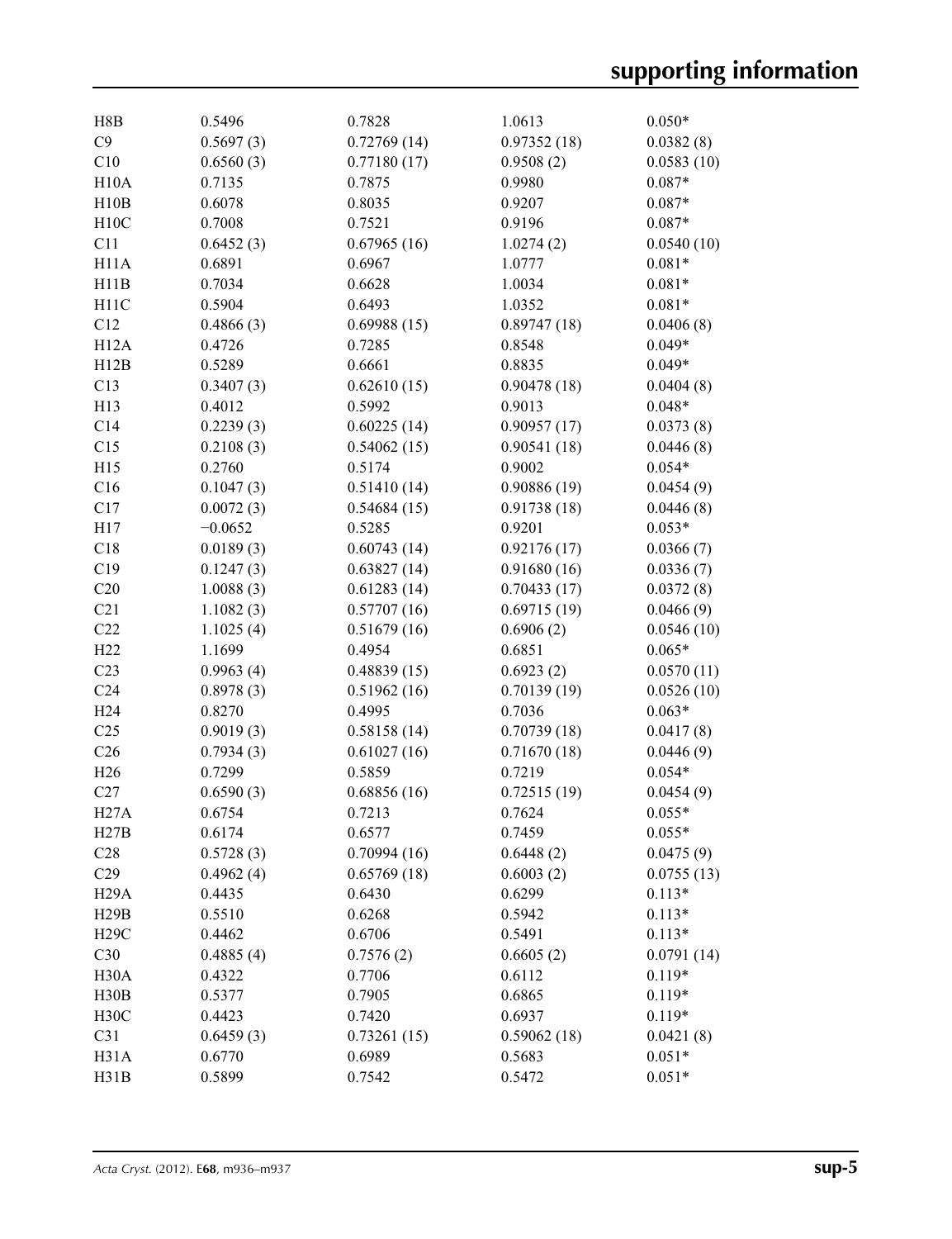| C <sub>32</sub> | 0.7426(3)     | 0.82606(15)  | 0.61298(17) | 0.0375(8)   |
|-----------------|---------------|--------------|-------------|-------------|
| H32             | 0.6662        | 0.8394       | 0.5811      | $0.045*$    |
| C <sub>33</sub> | 0.8389(3)     | 0.86968(13)  | 0.63842(17) | 0.0356(7)   |
| C34             | 0.8040(3)     | 0.92845(15)  | 0.6206(2)   | 0.0477(9)   |
| H34A            | 0.7213        | 0.9374       | 0.5953      | $0.057*$    |
| C <sub>35</sub> | 0.8887(3)     | 0.97289(15)  | 0.6396(2)   | 0.0542(10)  |
| C36             | 1.0125(3)     | 0.96035(15)  | 0.6740(2)   | 0.0476(9)   |
| H36             | 1.0707        | 0.9908       | 0.6861      | $0.057*$    |
| C37             | 1.0490(3)     | 0.90312(14)  | 0.69004(18) | 0.0378(8)   |
| C38             | 0.9654(3)     | 0.85496(14)  | 0.67545(16) | 0.0318(7)   |
| C11             | $-0.06983(8)$ | 0.90631(4)   | 0.85779(6)  | 0.0657(3)   |
| Cl2             | 0.27402(11)   | 1.06605(4)   | 1.00096(6)  | 0.0797(4)   |
| Cl <sub>3</sub> | 0.08933(11)   | 0.43764(4)   | 0.90066(6)  | 0.0712(3)   |
| Cl4             | $-0.10329(8)$ | 0.64954(4)   | 0.93279(5)  | 0.0506(2)   |
| C15             | 1.24528(9)    | 0.61189(5)   | 0.69905(6)  | 0.0663(3)   |
| Cl6             | 0.98712(11)   | 0.41141(4)   | 0.68558(7)  | 0.0866(4)   |
| Cl7             | 0.84276(11)   | 1.04590(5)   | 0.61807(9)  | 0.0951(4)   |
| C18             | 1.20501(7)    | 0.88856(4)   | 0.73122(5)  | 0.0536(2)   |
| N1              | 0.3909(2)     | 0.79496(12)  | 0.97557(14) | 0.0346(6)   |
| N2              | 0.3672(2)     | 0.68069(12)  | 0.90498(14) | 0.0354(6)   |
| N <sub>3</sub>  | 0.7758(2)     | 0.66583(12)  | 0.71855(14) | 0.0378(6)   |
| N <sub>4</sub>  | 0.7508(2)     | 0.77119(12)  | 0.62946(14) | 0.0347(6)   |
| O <sub>1</sub>  | 0.13710(18)   | 0.82302(9)   | 0.89589(12) | 0.0412(5)   |
| O2              | 0.12543(18)   | 0.69585(9)   | 0.91997(12) | 0.0376(5)   |
| O <sub>3</sub>  | 1.02176(19)   | 0.67011(9)   | 0.70831(12) | 0.0410(5)   |
| <b>O4</b>       | 1.00460(17)   | 0.80174(9)   | 0.69400(12) | 0.0370(5)   |
| O1W             | 0.21606(18)   | 0.74985(9)   | 0.77822(11) | 0.0392(5)   |
| H1W1            | 0.1832        | 0.7147       | 0.7622      | $0.059*$    |
| H2W1            | 0.1602        | 0.7775       | 0.7558      | $0.059*$    |
| O2W             | 0.92427(18)   | 0.76063(9)   | 0.82454(11) | 0.0394(5)   |
| H1W2            | 0.9594        | 0.7313       | 0.8563      | $0.059*$    |
| H2W2            | 0.9672        | 0.7942       | 0.8352      | $0.059*$    |
| Zn1             | 0.24468(3)    | 0.751893(16) | 0.89909(2)  | 0.03454(10) |
| Zn2             | 0.90046(3)    | 0.732396(16) | 0.71064(2)  | 0.03484(10) |
|                 |               |              |             |             |

*Atomic displacement parameters (Å2 )*

|                | $U^{11}$   | $L^{22}$   | $U^{33}$   | $U^{12}$      | $U^{13}$   | $L^{23}$      |
|----------------|------------|------------|------------|---------------|------------|---------------|
| C <sub>1</sub> | 0.0374(18) | 0.036(2)   | 0.0333(16) | 0.0063(15)    | 0.0103(14) | $-0.0003(14)$ |
| C <sub>2</sub> | 0.0412(19) | 0.044(2)   | 0.0424(19) | 0.0104(16)    | 0.0074(15) | $-0.0026(15)$ |
| C <sub>3</sub> | 0.065(3)   | 0.043(2)   | 0.049(2)   | 0.0189(19)    | 0.0093(19) | $-0.0014(17)$ |
| C <sub>4</sub> | 0.073(3)   | 0.030(2)   | 0.043(2)   | 0.0067(19)    | 0.0067(18) | $-0.0041(15)$ |
| C <sub>5</sub> | 0.053(2)   | 0.046(2)   | 0.043(2)   | $-0.0013(18)$ | 0.0105(17) | $-0.0055(16)$ |
| C <sub>6</sub> | 0.0409(18) | 0.0335(19) | 0.0378(17) | 0.0029(15)    | 0.0126(14) | $-0.0043(14)$ |
| C7             | 0.0312(17) | 0.044(2)   | 0.0388(18) | $-0.0023(15)$ | 0.0052(14) | $-0.0047(15)$ |
| C8             | 0.0326(17) | 0.047(2)   | 0.0402(18) | 0.0097(15)    | 0.0033(14) | $-0.0001(15)$ |
| C9             | 0.0288(16) | 0.040(2)   | 0.0440(18) | 0.0043(15)    | 0.0084(14) | 0.0035(15)    |
| C10            | 0.045(2)   | 0.058(3)   | 0.072(3)   | $-0.0053(19)$ | 0.018(2)   | 0.005(2)      |
|                |            |            |            |               |            |               |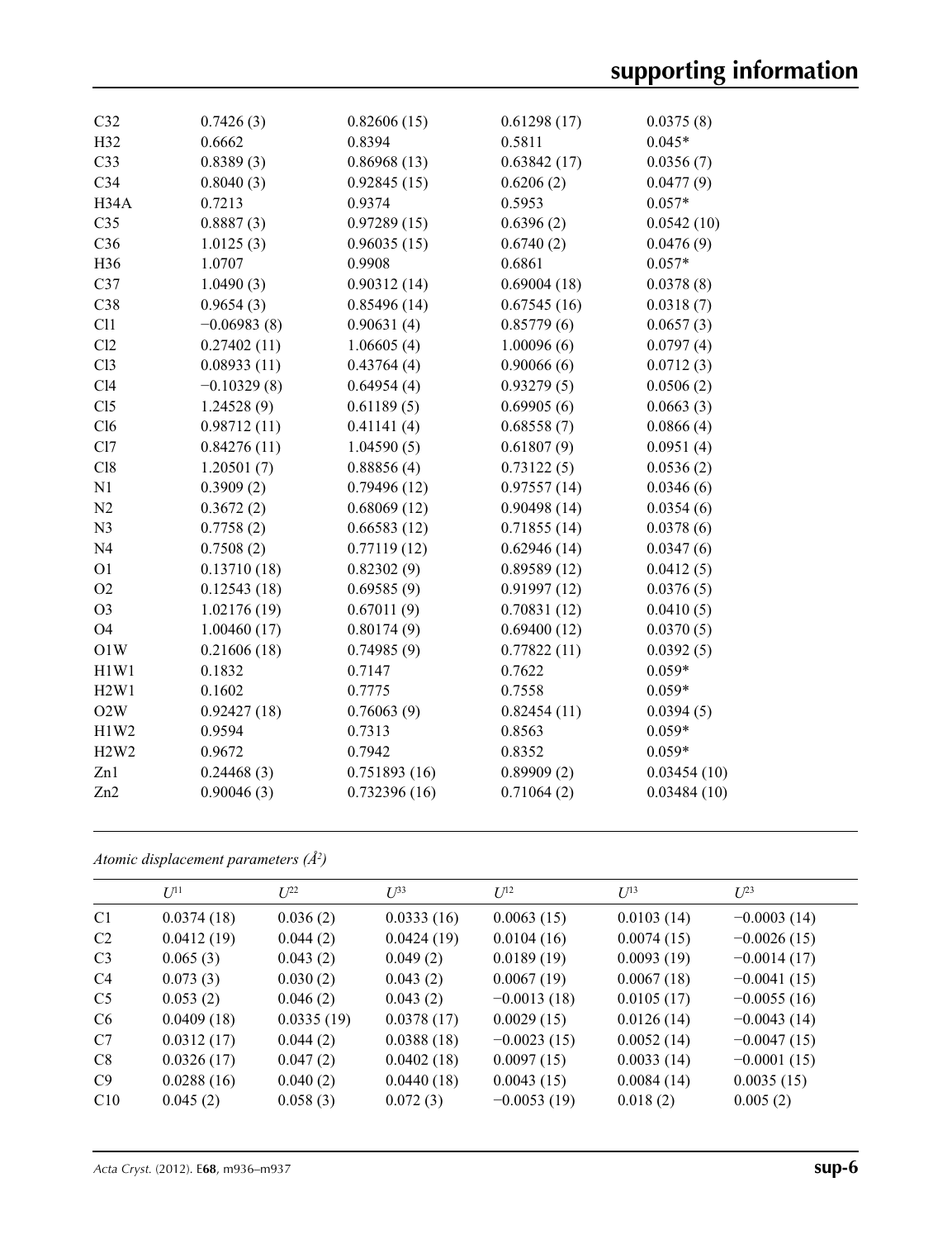| C11             | 0.040(2)    | 0.061(3)   | 0.059(2)   | 0.0173(18)     | 0.0116(18)    | 0.0098(18)     |
|-----------------|-------------|------------|------------|----------------|---------------|----------------|
| C12             | 0.0349(18)  | 0.044(2)   | 0.0471(19) | 0.0047(15)     | 0.0181(15)    | 0.0007(15)     |
| C13             | 0.0391(19)  | 0.040(2)   | 0.0436(19) | 0.0139(16)     | 0.0147(15)    | 0.0021(15)     |
| C14             | 0.0411(19)  | 0.037(2)   | 0.0355(17) | 0.0069(15)     | 0.0133(14)    | 0.0013(14)     |
| C15             | 0.056(2)    | 0.039(2)   | 0.0437(19) | 0.0082(18)     | 0.0229(17)    | 0.0009(15)     |
| C16             | 0.066(2)    | 0.031(2)   | 0.043(2)   | 0.0006(18)     | 0.0229(18)    | 0.0007(15)     |
| C17             | 0.050(2)    | 0.044(2)   | 0.0422(19) | $-0.0065(18)$  | 0.0185(17)    | 0.0040(16)     |
| C18             | 0.0389(18)  | 0.037(2)   | 0.0357(17) | $-0.0004(15)$  | 0.0140(14)    | 0.0037(14)     |
| C19             | 0.0384(18)  | 0.035(2)   | 0.0268(15) | $-0.0007(15)$  | 0.0079(13)    | 0.0023(13)     |
| C20             | 0.0426(19)  | 0.033(2)   | 0.0313(16) | 0.0001(16)     | 0.0034(14)    | $-0.0013(13)$  |
| C21             | 0.051(2)    | 0.046(2)   | 0.0382(19) | 0.0040(18)     | 0.0054(16)    | $-0.0027(15)$  |
| C22             | 0.056(2)    | 0.043(2)   | 0.051(2)   | 0.0109(19)     | $-0.0056(18)$ | $-0.0063(17)$  |
| C23             | 0.071(3)    | 0.031(2)   | 0.050(2)   | 0.005(2)       | $-0.0106(19)$ | $-0.0007(16)$  |
| C <sub>24</sub> | 0.055(2)    | 0.040(2)   | 0.051(2)   | $-0.0087(19)$  | $-0.0022(18)$ | 0.0010(17)     |
| C <sub>25</sub> | 0.045(2)    | 0.032(2)   | 0.0402(18) | $-0.0013(16)$  | 0.0014(15)    | 0.0018(14)     |
| C <sub>26</sub> | 0.043(2)    | 0.047(2)   | 0.0417(19) | $-0.0123(17)$  | 0.0088(16)    | 0.0069(16)     |
| C27             | 0.0412(19)  | 0.052(2)   | 0.048(2)   | $-0.0075(17)$  | 0.0199(16)    | 0.0026(16)     |
| C28             | 0.0308(18)  | 0.059(2)   | 0.051(2)   | $-0.0081(17)$  | 0.0102(16)    | 0.0018(17)     |
| C29             | 0.053(2)    | 0.090(3)   | 0.076(3)   | $-0.040(2)$    | 0.007(2)      | 0.003(2)       |
| C30             | 0.052(3)    | 0.103(4)   | 0.084(3)   | 0.020(3)       | 0.024(2)      | 0.016(3)       |
| C31             | 0.0327(17)  | 0.049(2)   | 0.0382(17) | $-0.0117(15)$  | $-0.0002(14)$ | 0.0036(15)     |
| C32             | 0.0287(17)  | 0.045(2)   | 0.0330(17) | 0.0011(15)     | 0.0004(13)    | 0.0071(14)     |
| C33             | 0.0343(17)  | 0.0305(19) | 0.0387(17) | $-0.0021(14)$  | 0.0055(14)    | 0.0041(14)     |
| C <sub>34</sub> | 0.041(2)    | 0.040(2)   | 0.059(2)   | 0.0050(17)     | 0.0104(17)    | 0.0098(17)     |
| C <sub>35</sub> | 0.053(2)    | 0.030(2)   | 0.080(3)   | 0.0038(18)     | 0.021(2)      | 0.0100(18)     |
| C36             | 0.048(2)    | 0.033(2)   | 0.065(2)   | $-0.0106(17)$  | 0.0201(18)    | 0.0017(17)     |
| C37             | 0.0333(17)  | 0.035(2)   | 0.0446(19) | $-0.0057(15)$  | 0.0107(14)    | 0.0025(14)     |
| C38             | 0.0348(17)  | 0.0320(19) | 0.0283(15) | $-0.0028(14)$  | 0.0088(13)    | 0.0024(13)     |
| C11             | 0.0421(5)   | 0.0607(7)  | 0.0841(7)  | 0.0169(5)      | 0.0028(5)     | $-0.0093(5)$   |
| Cl2             | 0.1053(9)   | 0.0366(6)  | 0.0784(7)  | 0.0052(6)      | $-0.0020(6)$  | $-0.0121(5)$   |
| C13             | 0.1106(9)   | 0.0335(6)  | 0.0812(7)  | $-0.0052(5)$   | 0.0462(7)     | $-0.0003(5)$   |
| C14             | 0.0425(5)   | 0.0487(6)  | 0.0673(6)  | 0.0013(4)      | 0.0263(4)     | 0.0076(4)      |
| C15             | 0.0520(6)   | 0.0665(7)  | 0.0836(7)  | 0.0029(5)      | 0.0250(5)     | $-0.0117(5)$   |
| Cl6             | 0.0946(8)   | 0.0346(6)  | 0.0963(8)  | 0.0055(5)      | $-0.0249(6)$  | $-0.0073(5)$   |
| Cl7             | 0.0756(8)   | 0.0339(6)  | 0.1689(13) | 0.0078(5)      | 0.0255(8)     | 0.0200(7)      |
| C18             | 0.0348(4)   | 0.0470(6)  | 0.0724(6)  | $-0.0119(4)$   | 0.0056(4)     | 0.0018(4)      |
| N1              | 0.0289(14)  | 0.0362(17) | 0.0358(14) | 0.0042(12)     | 0.0052(11)    | $-0.0002(12)$  |
| N2              | 0.0303(14)  | 0.0371(17) | 0.0380(14) | 0.0051(12)     | 0.0089(11)    | $-0.0009(12)$  |
| N <sub>3</sub>  | 0.0364(15)  | 0.0377(18) | 0.0385(15) | $-0.0051(13)$  | 0.0098(12)    | 0.0044(12)     |
| N <sub>4</sub>  | 0.0294(14)  | 0.0387(17) | 0.0319(13) | $-0.0072(12)$  | 0.0027(11)    | 0.0028(12)     |
| O <sub>1</sub>  | 0.0320(12)  | 0.0340(13) | 0.0526(13) | 0.0054(10)     | 0.0047(10)    | $-0.0073(10)$  |
| O2              | 0.0340(12)  | 0.0317(13) | 0.0494(13) | 0.0011(10)     | 0.0156(10)    | $-0.0016(10)$  |
| O <sub>3</sub>  | 0.0379(12)  | 0.0333(14) | 0.0517(13) | $-0.0013(10)$  | 0.0130(11)    | 0.0013(10)     |
| O <sub>4</sub>  | 0.0297(11)  | 0.0312(13) | 0.0458(12) | $-0.0035(10)$  | 0.0046(9)     | 0.0051(10)     |
| O1W             | 0.0358(12)  | 0.0373(13) | 0.0398(12) | 0.0032(10)     | 0.0040(9)     | 0.0017(10)     |
| O2W             | 0.0373(12)  | 0.0363(13) | 0.0410(12) | $-0.0021(10)$  | 0.0056(10)    | 0.0001(10)     |
| Zn1             | 0.02780(18) | 0.0338(2)  | 0.0398(2)  | 0.00256(16)    | 0.00654(15)   | $-0.00178(16)$ |
| Zn2             | 0.03034(19) | 0.0328(2)  | 0.0374(2)  | $-0.00331(16)$ | 0.00381(15)   | 0.00323(16)    |
|                 |             |            |            |                |               |                |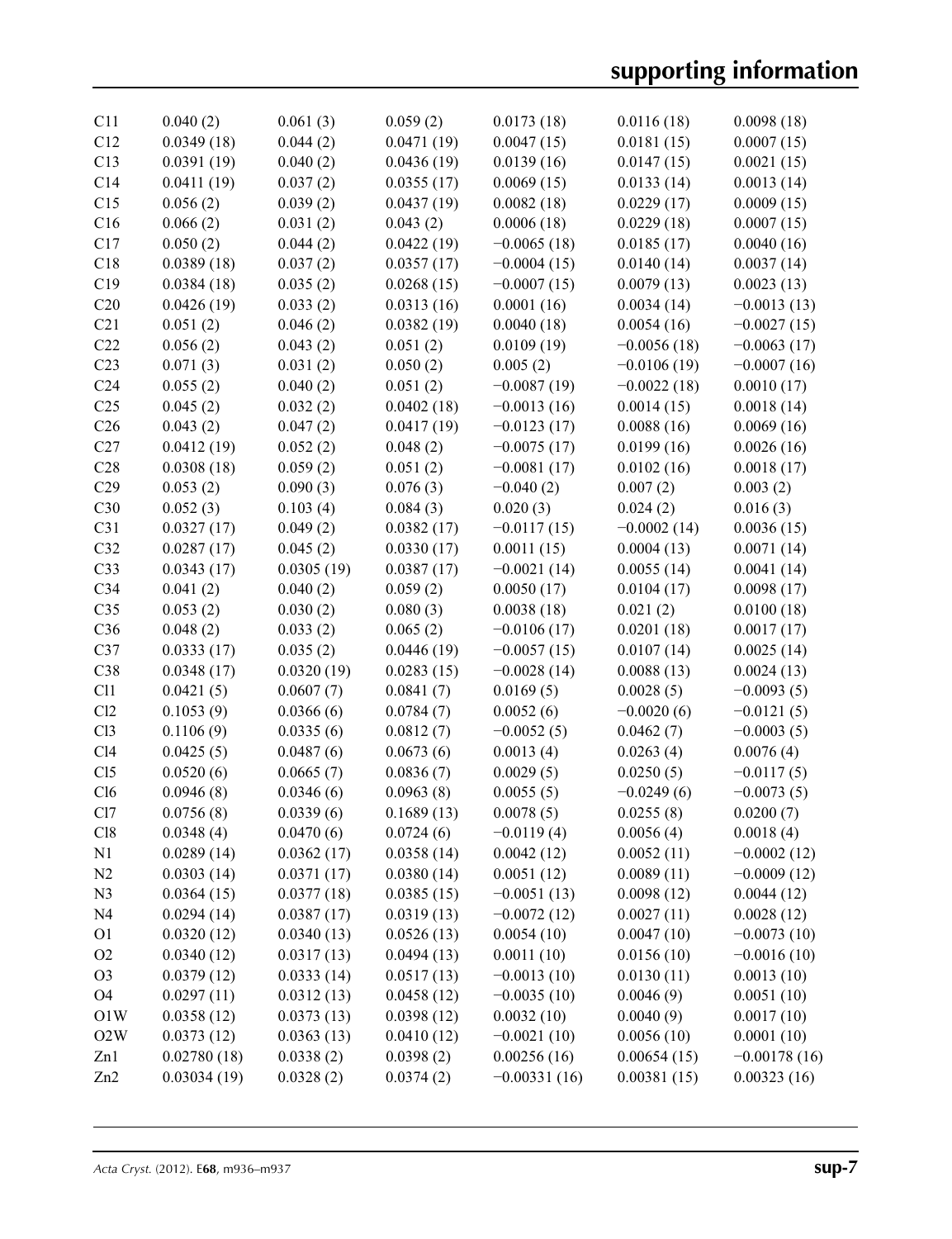*Geometric parameters (Å, º)*

| $Cl - O1$    | 1.293(3) | $C23-C24$    | 1.366(5)   |
|--------------|----------|--------------|------------|
| $C1-C2$      | 1.418(4) | $C23 - C16$  | 1.744(4)   |
| $C1-C6$      | 1.422(4) | $C24 - C25$  | 1.403(5)   |
| $C2-C3$      | 1.361(5) | $C24 - H24$  | 0.9300     |
| $C2 - C11$   | 1.729(3) | $C25-C26$    | 1.437(5)   |
| $C3-C4$      | 1.382(5) | $C26 - N3$   | 1.273(4)   |
| $C3-H3$      | 0.9300   | $C26 - H26$  | 0.9300     |
| $C4 - C5$    | 1.353(5) | $C27 - N3$   | 1.450(4)   |
| $C4 - C12$   | 1.736(3) | $C27-C28$    | 1.544(4)   |
| $C5-C6$      | 1.395(4) | $C27 - H27A$ | 0.9700     |
| $C5 - H5$    | 0.9300   | $C27 - H27B$ | 0.9700     |
| $C6 - C7$    | 1.442(4) | $C28 - C30$  | 1.515(5)   |
| $C7 - N1$    | 1.271(4) | $C28-C31$    | 1.525(5)   |
| $C7 - H7$    | 0.9300   | $C28 - C29$  | 1.535(5)   |
| $C8 - N1$    | 1.464(3) | $C29 - H29A$ | 0.9600     |
| $C8-C9$      | 1.530(4) | C29-H29B     | 0.9600     |
| $C8 - H8A$   | 0.9700   | C29-H29C     | 0.9600     |
| $C8 - H8B$   | 0.9700   | C30-H30A     | 0.9600     |
| $C9 - C10$   | 1.526(4) | C30-H30B     | 0.9600     |
| $C9 - C11$   | 1.527(4) | C30-H30C     | 0.9600     |
| $C9 - C12$   | 1.529(4) | $C31 - N4$   | 1.467(4)   |
| $C10 - H10A$ | 0.9600   | $C31 - H31A$ | 0.9700     |
| $C10 - H10B$ | 0.9600   | $C31 - H31B$ | 0.9700     |
| $C10 - H10C$ | 0.9600   | $C32 - N4$   | 1.270(4)   |
| $C11 - H11A$ | 0.9600   | $C32-C33$    | 1.437(4)   |
| $C11 - H11B$ | 0.9600   | $C32 - H32$  | 0.9300     |
| $C11 - H11C$ | 0.9600   | $C33-C34$    | 1.394(4)   |
| $C12 - N2$   | 1.457(4) | $C33-C38$    | 1.423(4)   |
| $C12 - H12A$ | 0.9700   | $C34 - C35$  | 1.358(5)   |
| $C12 - H12B$ | 0.9700   | C34-H34A     | 0.9300     |
| $C13 - N2$   | 1.269(4) | $C35-C36$    | 1.379(5)   |
| $C13-C14$    | 1.449(4) | $C35 - C17$  | 1.737(3)   |
| $C13 - H13$  | 0.9300   | $C36-C37$    | 1.361(4)   |
| $C14 - C15$  | 1.400(4) | C36-H36      | 0.9300     |
| $C14 - C19$  | 1.419(4) | $C37-C38$    | 1.413(4)   |
| $C15 - C16$  | 1.356(5) | $C37 - C18$  | 1.726(3)   |
| $C15 - H15$  | 0.9300   | $C38 - 04$   | 1.290(3)   |
| $C16 - C17$  | 1.369(5) | $N1 - Zn1$   | 2.044(2)   |
| $C16-C13$    | 1.738(3) | $N2 - Zn1$   | 2.103(2)   |
| $C17 - C18$  | 1.375(4) | $N3 - Zn2$   | 2.092(3)   |
| $C17 - H17$  | 0.9300   | $N4 - Zn2$   | 2.061(2)   |
| $C18 - C19$  | 1.407(4) | $O1 - Zn1$   | 2.004(2)   |
| $C18-C14$    | 1.733(3) | $O2 - Zn1$   | 1.960(2)   |
| $C19 - 02$   | 1.302(3) | $O3 - Zn2$   | 1.972(2)   |
| $C20 - 03$   | 1.302(3) | $O4 - Zn2$   | 2.031(2)   |
| $C20 - C25$  | 1.412(4) | $O1W - Zn1$  | 2.0651(19) |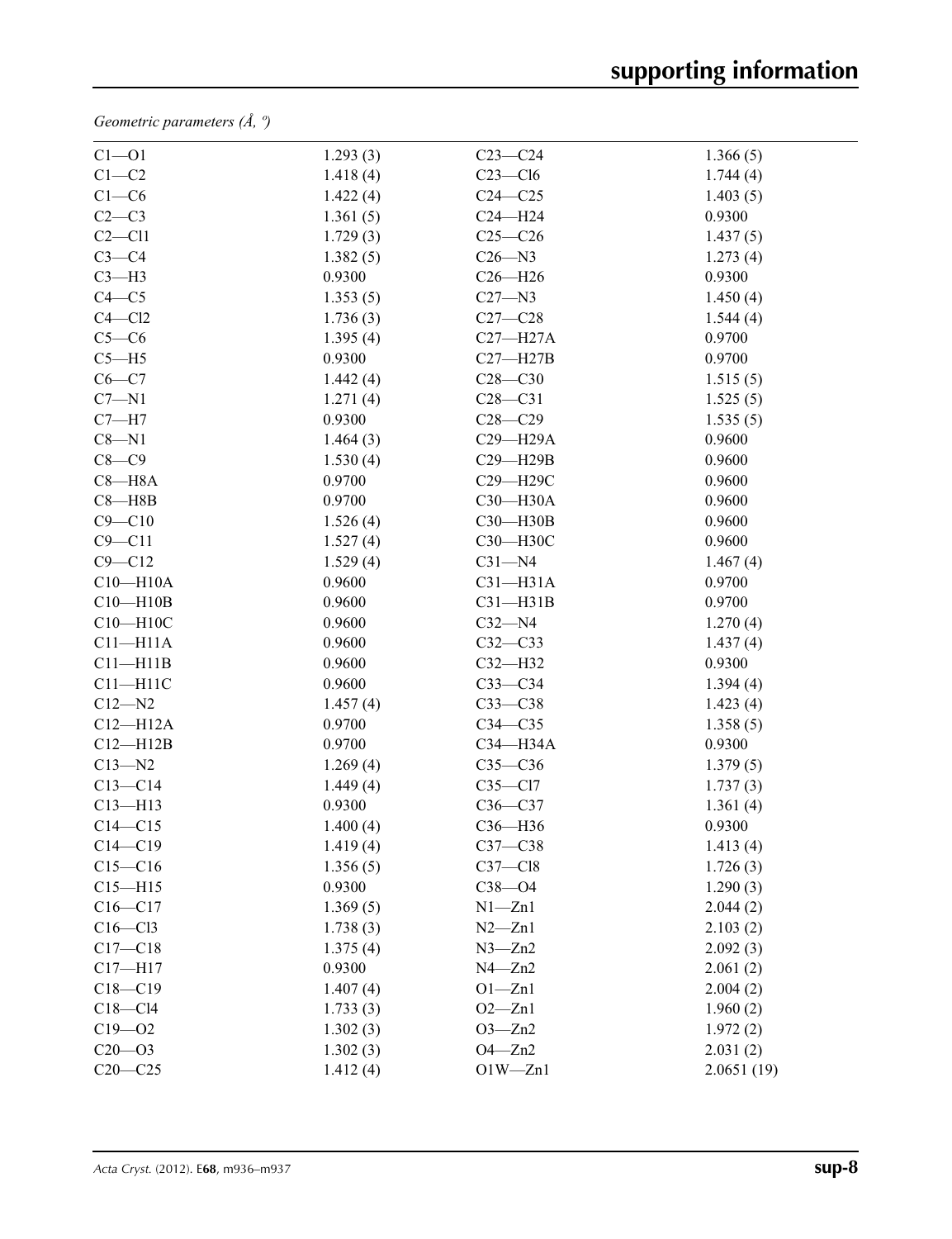| $C20 - C21$         | 1.417(4) | $O1W - H1W1$       | 0.8866   |
|---------------------|----------|--------------------|----------|
| $C21 - C22$         | 1.367(5) | $O1W - H2W1$       | 0.8928   |
| $C21 - C15$         | 1.727(4) | $O2W - Zn2$        | 2.053(2) |
| $C22-C23$           | 1.367(5) | $O2W - H1W2$       | 0.8843   |
| $C22-H22$           | 0.9300   | $O2W - H2W2$       | 0.8903   |
|                     |          |                    |          |
| $O1 - C1 - C2$      | 121.1(3) | N3-C27-C28         | 112.2(3) |
| $O1 - C1 - C6$      | 124.1(3) | $N3 - C27 - H27A$  | 109.2    |
| $C2-C1-C6$          | 114.8(3) | $C28 - C27 - H27A$ | 109.2    |
| $C3-C2-C1$          | 123.5(3) | N3-C27-H27B        | 109.2    |
| $C3-C2-C11$         | 118.9(3) | C28-C27-H27B       | 109.2    |
| $C1-C2-C11$         | 117.6(3) | H27A-C27-H27B      | 107.9    |
| $C2-C3-C4$          | 119.6(3) | $C30-C28-C31$      | 111.2(3) |
| $C2-C3-H3$          | 120.2    | $C30-C28-C29$      | 110.6(3) |
| $C4-C3-H3$          | 120.2    | $C31 - C28 - C29$  | 105.3(3) |
| $C5-C4-C3$          | 119.9(3) | $C30-C28-C27$      | 108.2(3) |
| $C5-C4-C12$         | 120.5(3) | C31-C28-C27        | 111.8(3) |
| $C3-C4-C12$         | 119.5(3) | C29-C28-C27        | 109.7(3) |
| $C4-C5-C6$          | 121.5(3) | C28-C29-H29A       | 109.5    |
| $C4-C5-H5$          | 119.3    | C28-C29-H29B       | 109.5    |
| $C6-C5-H5$          | 119.3    | H29A-C29-H29B      | 109.5    |
| $C5-C6-C1$          | 120.6(3) | C28-C29-H29C       | 109.5    |
| $C5-C6-C7$          | 115.8(3) | Н29А-С29-Н29С      | 109.5    |
| $C1 - C6 - C7$      | 123.3(3) | H29B-C29-H29C      | 109.5    |
| $N1-C7-C6$          | 127.6(3) | C28-C30-H30A       | 109.5    |
| $N1-C7-H7$          | 116.2    | C28-C30-H30B       | 109.5    |
| $C6-C7-H7$          | 116.2    | H30A-C30-H30B      | 109.5    |
| $N1-C8-C9$          | 115.7(2) | С28-С30-Н30С       | 109.5    |
| $N1-C8-HA$          | 108.4    | H30A-C30-H30C      | 109.5    |
| $C9-C8-H8A$         | 108.4    | H30B-C30-H30C      | 109.5    |
| $N1-C8 - H8B$       | 108.4    | N4-C31-C28         | 114.6(3) |
| $C9 - C8 - H8B$     | 108.4    | $N4-C31-H31A$      | 108.6    |
| H8A-C8-H8B          | 107.4    | $C28-C31-H31A$     | 108.6    |
| $C10-C9-C11$        | 110.3(3) | $N4 - C31 - H31B$  | 108.6    |
| $C10-C9-C12$        | 108.1(3) | $C28-C31-H31B$     | 108.6    |
| $C11 - C9 - C12$    | 110.0(3) | H31A-C31-H31B      | 107.6    |
| $C10-C9-C8$         | 110.7(3) | $N4 - C32 - C33$   | 126.9(3) |
| $C11-C9-C8$         | 105.9(3) | $N4 - C32 - H32$   | 116.6    |
| $C12-C9-C8$         | 111.9(2) | $C33-C32-H32$      | 116.6    |
| $C9 - C10 - H10A$   | 109.5    | $C34 - C33 - C38$  | 120.3(3) |
| C9-C10-H10B         | 109.5    | $C34 - C33 - C32$  | 116.4(3) |
| H10A-C10-H10B       | 109.5    | $C38 - C33 - C32$  | 123.2(3) |
| C9-C10-H10C         | 109.5    | $C35-C34-C33$      | 121.1(3) |
| H10A-C10-H10C       | 109.5    | $C35 - C34 - H34A$ | 119.4    |
| H10B-C10-H10C       | 109.5    | $C33 - C34 - H34A$ | 119.4    |
| $C9 - C11 - H11A$   | 109.5    | $C34 - C35 - C36$  | 120.3(3) |
| $C9 - C11 - H11B$   | 109.5    | C34-C35-Cl7        | 120.3(3) |
| $H11A - C11 - H11B$ | 109.5    | C36-C35-Cl7        | 119.3(3) |
|                     |          |                    |          |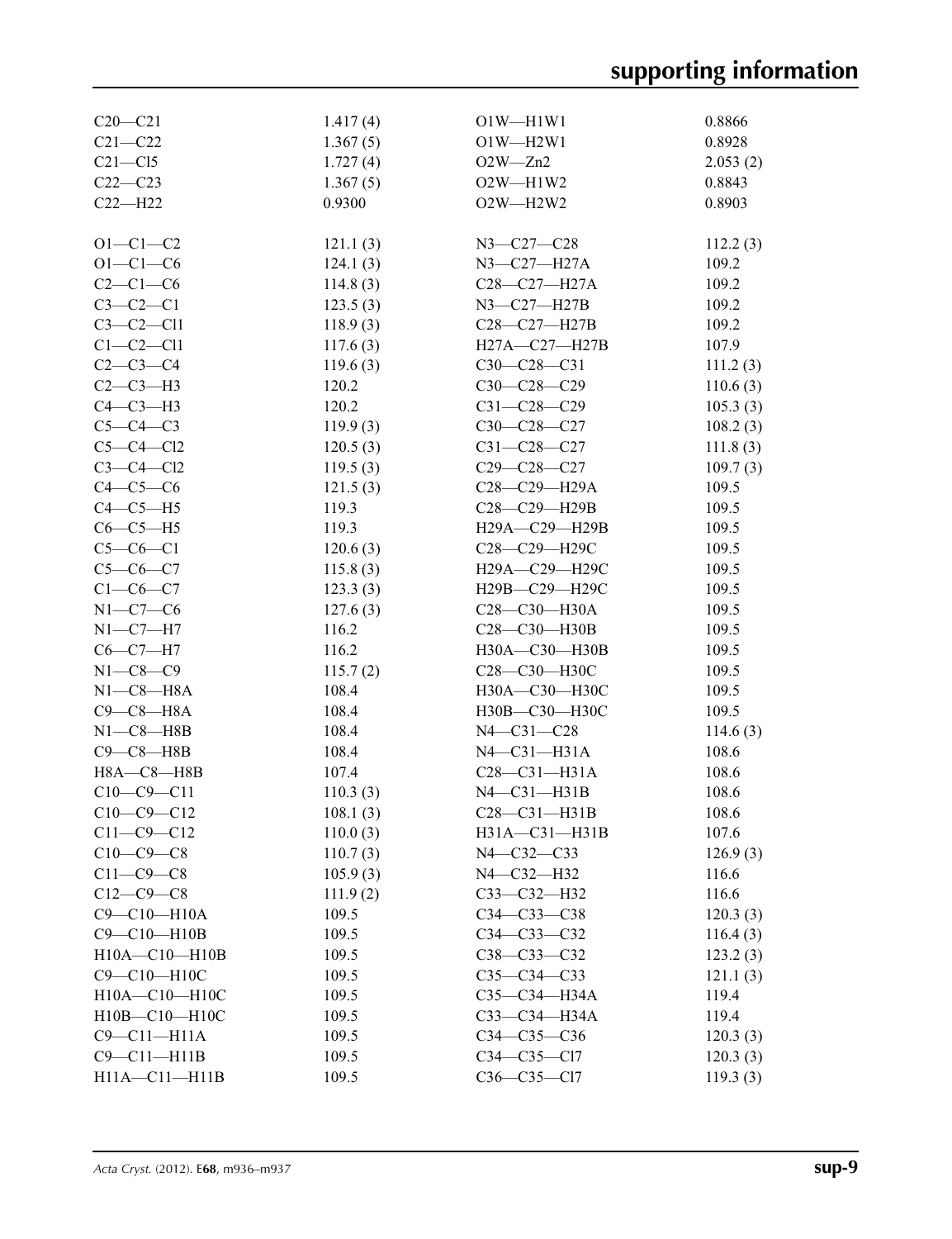| C9-C11-H11C       | 109.5    | $C37 - C36 - C35$      | 119.5(3)    |
|-------------------|----------|------------------------|-------------|
| H11A-C11-H11C     | 109.5    | C37-C36-H36            | 120.3       |
| H11B-C11-H11C     | 109.5    | C35-C36-H36            | 120.3       |
| $N2 - C12 - C9$   | 112.7(3) | $C36 - C37 - C38$      | 123.3(3)    |
| $N2 - C12 - H12A$ | 109.1    | C36-C37-Cl8            | 118.5(2)    |
| $C9 - C12 - H12A$ | 109.1    | C38-C37-Cl8            | 118.2(2)    |
| $N2 - C12 - H12B$ | 109.1    | O4-C38-C37             | 120.7(3)    |
| $C9 - C12 - H12B$ | 109.1    | O4-C38-C33             | 123.9(3)    |
| H12A-C12-H12B     | 107.8    | C37-C38-C33            | 115.4(3)    |
| $N2 - C13 - C14$  | 125.4(3) | $C7 - N1 - C8$         | 118.1(3)    |
| $N2 - C13 - H13$  | 117.3    | $C7 - N1 - Zn1$        | 124.7(2)    |
| $C14 - C13 - H13$ | 117.3    | $C8 - N1 - Zn1$        | 116.7(2)    |
| $C15-C14-C19$     | 120.0(3) | $C13 - N2 - C12$       | 120.8(3)    |
| $C15-C14-C13$     | 116.8(3) | $C13 - N2 - Zn1$       | 126.3(2)    |
| $C19 - C14 - C13$ | 123.1(3) | $C12 - N2 - Zn1$       | 112.3(2)    |
| $C16-C15-C14$     | 121.2(3) | $C26 - N3 - C27$       | 120.3(3)    |
| $C16 - C15 - H15$ | 119.4    | $C26 - N3 - Zn2$       | 126.4(2)    |
| $C14 - C15 - H15$ | 119.4    | $C27 - N3 - Zn2$       | 113.3(2)    |
| $C15-C16-C17$     | 120.9(3) | $C32 - N4 - C31$       | 118.6(3)    |
| $C15 - C16 - C13$ | 120.2(3) | $C32 - N4 - Zn2$       | 124.3(2)    |
| $C17 - C16 - C13$ | 118.9(3) | $C31 - N4 - Zn2$       | 117.1(2)    |
| $C16-C17-C18$     | 118.5(3) | $Cl - O1 - Zn1$        | 128.29 (19) |
| $C16 - C17 - H17$ | 120.8    | $C19 - 02 - Zn1$       | 129.3(2)    |
| C18-C17-H17       | 120.8    | $C20 - 03 - Zn2$       |             |
|                   |          |                        | 130.0(2)    |
| $C17 - C18 - C19$ | 123.9(3) | $C38 - O4 - Zn2$       | 125.89(19)  |
| $C17 - C18 - C14$ | 119.1(3) | $Zn1$ -O1W -H1W1       | 105.9       |
| $C19 - C18 - C14$ | 116.9(2) | $Zn1$ -O1W -H2W1       | 108.6       |
| $O2 - C19 - C18$  | 119.1(3) | $H1W1 - O1W - H2W1$    | 108.1       |
| $O2 - C19 - C14$  | 125.6(3) | $Zn2$ - $O2W$ - $H1W2$ | 107.1       |
| $C18-C19-C14$     | 115.3(3) | $Zn2$ - $O2W$ - $H2W2$ | 112.3       |
| $O3-C20-C25$      | 125.3(3) | H1W2-O2W-H2W2          | 113.0       |
| $O3 - C20 - C21$  | 119.5(3) | $O2 - Zn1 - O1$        | 94.56(9)    |
| $C25-C20-C21$     | 115.2(3) | $O2 - Zn1 - N1$        | 130.35(9)   |
| $C22-C21-C20$     | 123.9(3) | $O1 - Zn1 - N1$        | 90.04(9)    |
| $C22-C21-C15$     | 118.3(3) | $O2 - Zn1 - O1W$       | 105.90(8)   |
| $C20-C21-C15$     | 117.8(3) | $O1 - Zn1 - O1W$       | 94.60(8)    |
| $C21 - C22 - C23$ | 119.0(4) | $N1 - Zn1 - O1W$       | 122.98(9)   |
| $C21 - C22 - H22$ | 120.5    | $O2 - Zn1 - N2$        | 88.53 (9)   |
| $C23-C22-H22$     | 120.5    | $O1 - Zn1 - N2$        | 176.45(9)   |
| $C24 - C23 - C22$ | 120.6(3) | $N1 - Zn1 - N2$        | 86.62 (10)  |
| $C24 - C23 - C16$ | 119.3(3) | $O1W - Zn1 - N2$       | 86.21(9)    |
| $C22-C23-C16$     | 120.1(3) | $O3 - Zn2 - O4$        | 96.47(9)    |
| $C23-C24-C25$     | 120.9(4) | $O3 - Zn2 - O2W$       | 110.58(8)   |
| $C23-C24-H24$     | 119.5    | $O4 - Zn2 - O2W$       | 89.35(8)    |
| $C25-C24-H24$     | 119.5    | $O3 - Zn2 - N4$        | 136.04(9)   |
| $C24 - C25 - C20$ | 120.4(3) | $O4 - Zn2 - N4$        | 87.78 (9)   |
| $C24 - C25 - C26$ | 116.6(3) | $O2W - Zn2 - N4$       | 113.21(9)   |
| $C20-C25-C26$     | 123.0(3) | $O3 - Zn2 - N3$        | 88.45 (10)  |